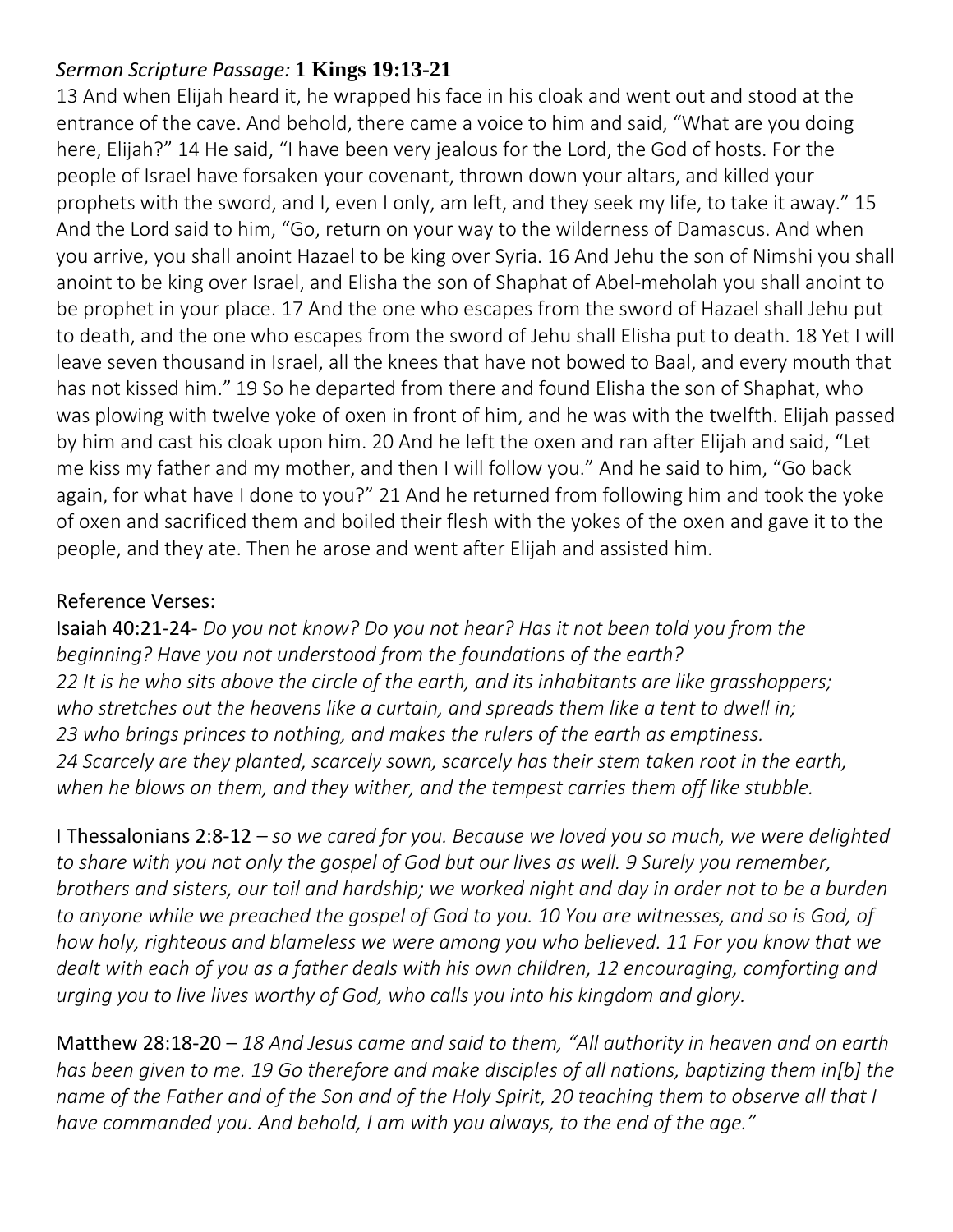# East Glenville Church – Sermon Notes Handout – June 12th 2022 Elijah: The Lonely Prophet  $#7 - 1$  Kings 19:13-21 – The Next Prophet

Recap: When Elijah became exhausted from the spiritual battles and fell into a  $\blacksquare$ God sought to restore His prophet and so on Mt. Sinai, Elijah experienced the summand of God. Then he is able to hear God's \_\_\_\_\_\_\_\_\_\_ and get new instructions.

|           | 1 Kings 19 Elijah is instructed to do 3 things: Anoint a new king for __________       |  |  |
|-----------|----------------------------------------------------------------------------------------|--|--|
|           |                                                                                        |  |  |
| Isaiah 40 | God brings ______________ to nothing, and makes the ______________ as emptiness.       |  |  |
| 19:18     | Elijah may feel alone but the Lord has 7000 who have not ______ the ____ to Baal.      |  |  |
| 19:19     | Elisha was not training to be a prophet, he was a when Elijah came.                    |  |  |
|           | Elijah cast his ____________ upon Elijah, and so passes the ___________ of leadership. |  |  |
| 19:20     | What do you think Elijah means when he says: "What have I done to you?"                |  |  |
| 19:21     | Elisha commits to the work by sacrificing his for his going away party.                |  |  |

*Did Elijah think his \_\_\_\_\_\_\_ was done after he anointed Elisha as a prophet?*

#### Parallel Scripture Passages

- Matthew 4 Compare this to when Jesus tells Peter: Come follow me, and I will make you a  $\Box$  of men
- I Thess. 2 When Paul says: We were delighted to share with you not only the gospel of God but our \_\_\_\_\_\_\_\_\_ as well.
- Matt. 28 Jesus final instructions: All \_\_\_\_\_\_\_\_\_\_ has been given to me... Therefore go and make \_\_\_\_\_\_\_\_\_\_\_\_, teaching them to observe all I have commanded.

*Is this task only given for pastors and people in ministry?*

*Who invested in your life, that spurred you toward following Christ as his disciple?*

*What would passing the mantle on to another person look like for you?*